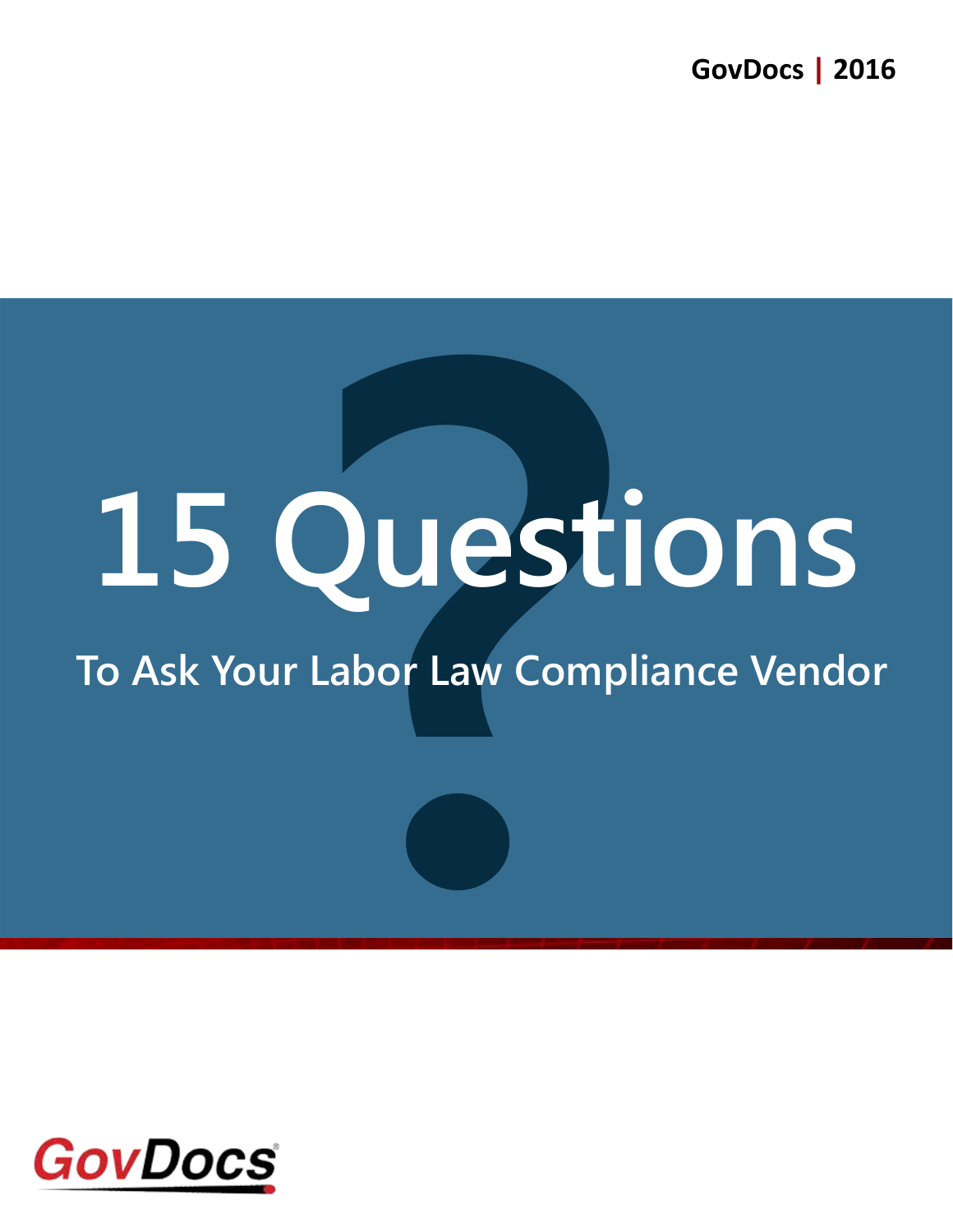### **YES, VENDOR SELECTION IS TOUGH**

When it comes to your labor law compliance program – or any offering, really – vendor selection is a meticulous process. You want to ensure the best, well-matched partnership for your company, fitting your individual product needs, budget and more.

We at GovDocs, do too. We understand your selection process entails a multitude of information points to consider when reviewing potential labor law compliance vendors.

To aid your vendor discussions, we've created the following list of suggested questions to help you identify your short-list, refine your program requirements, enhance your request for proposal (RFP) process and more.

### **COMPLIANCE PROGRAMS AND COVERAGE**

First, you need to know what products, programs, services, etc., each vendor offers. Then, how will you and your locations be covered, should you experience non-compliance issues, like posting violations and government agency fines.

- *1. What are your primary product/program offerings?*
- *2. What formats are available (physical, electronic, software, etc.)?*
- *3. What are your specialty offerings (e.g., language, geography, industry)?*
- *4. What program policies and guarantees are in place to protect customers from potential labor law posting violations and fines?*
- *5. What are the conditions? What is/isn't covered?*

*A labor law compliance program reaches well beyond the posters.*

### **ACCOUNT TOOLS AND RESOURCES**

A labor law compliance program reaches well beyond the posters. Your ideal vendor should have a variety of resources to help you – and other staff – manage and track your labor law compliance program across all your locations.

- *6. What tools and/or processes are in place to help customers including location managers, audit teams and other staff – determine each location has the right set of, and most up-to-date posters?*
- *7. How do you ensure poster shipments are accepted, opened and displayed in their respective locations?*
- *8. What fees or penalties, if any, do you charge for returned or re-sent shipments?*
- *9. What tools do you offer customers to monitor their labor law compliance programs, including shipments, updates, location list management, required posters per location, etc.?*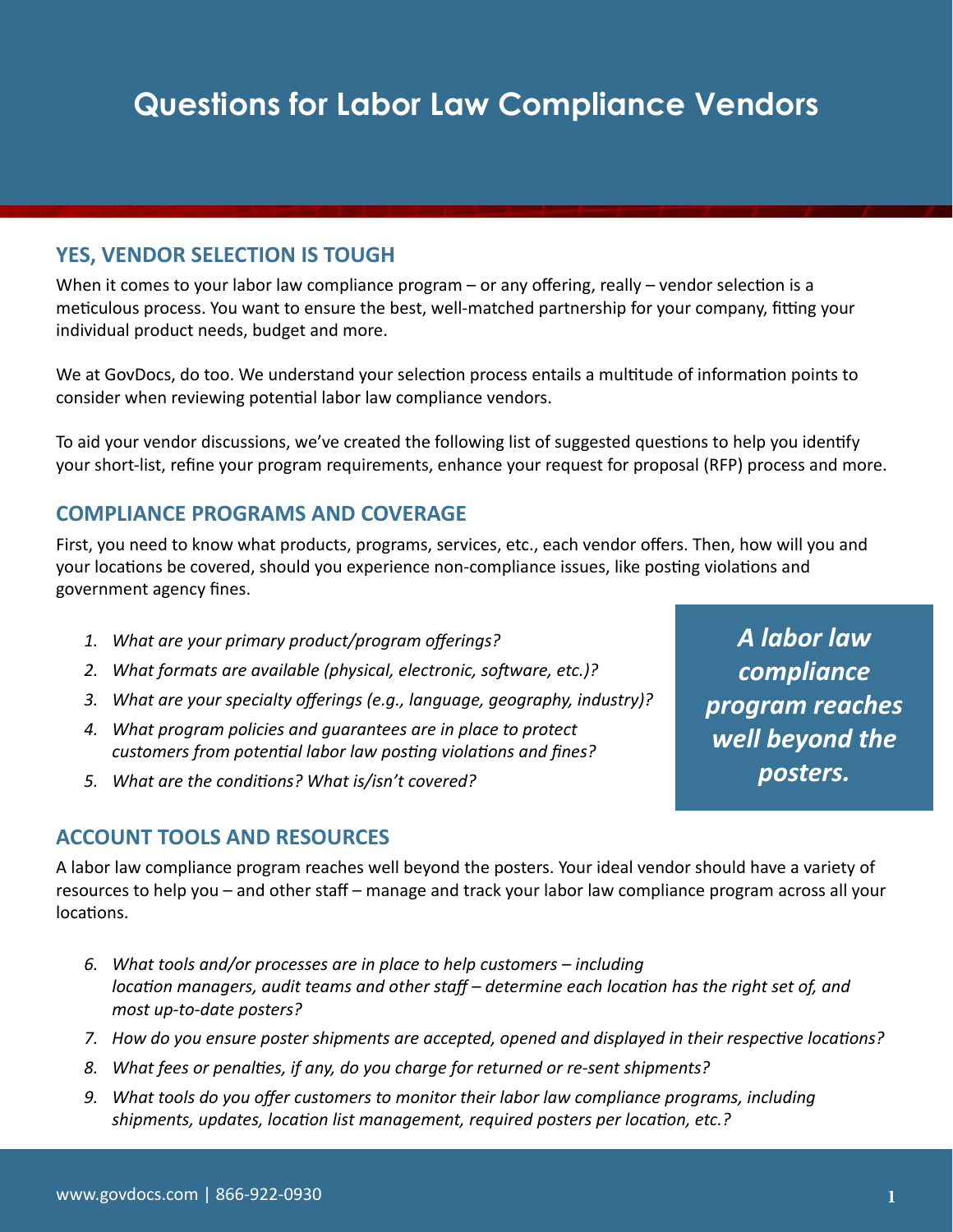### **COMMUNICATION AND ACCOUNT MANAGEMENT**

Direct, consistent and clear communication is essential to any vendor partnership. In the context of your labor law compliance program, you, your locations and other staff need to be in the know whenever labor laws – and their respective postings – change. In addition, how does the vendor share information on new products, programs, enhancements, etc.?

**When reviewing potential labor law compliance vendors, the selection process entails a multitude of information points to consider.**

- *10. How do you communicate with your customers? What methods/ formats do you use? At what frequency?*
- *11. How do you communicate labor law updates and other standard reporting?*
- *12. Who are your primary customer contacts? In what levels of the customer's organization?*
- *13. Who within your company interacts with us? Who is assigned to manage our program and account?*
- *14. Whom do we contact for assistance?*
- *15. Would you send us three to five samples of your most common customer communication pieces/tools?*

These questions are a few of many you can apply to your vendor selection process. We hope you find this list useful.

For more information on GovDocs, go to www.govdocs.com or give us a call at 888-922-0930.

### **ABOUT GOVDOCS**

GovDocs is one of the largest providers of labor law compliance products and services in North America, serving more than 300,000 employment locations in the U.S. and Canada. More than 30% of Fortune 50 companies rely on us to keep their locations compliant.

Our customers are central to our business. We listen to our clients' challenges and develop innovative solutions, all while creating an easier labor law compliance program for Human Resources and Compliance teams.

Founded in 1999, GovDocs is a proud lifelong resident of St. Paul, Minn.; our headquarters are located along the mighty Mississippi River.